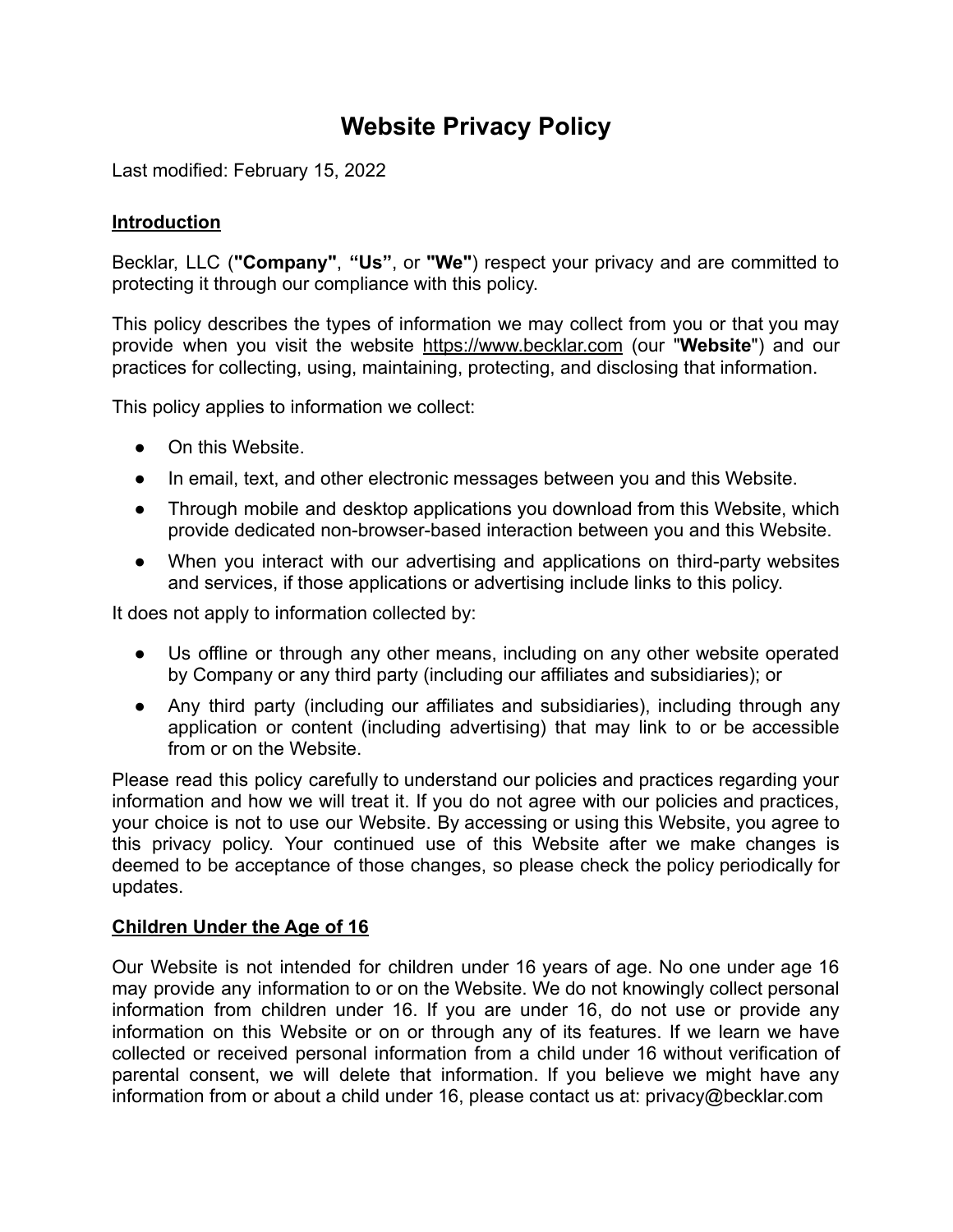California residents under 16 years of age may have additional rights regarding the collection and sale of their personal information. Please see Your [California](#page-3-0) Privacy [Rights](#page-3-0) for more information.

## **Information We Collect About You and How We Collect It**

We collect several types of information from and about users of our Website, including information:

- By which you may be personally identified, such as name, postal address, e-mail address, telephone number, social security number, or any other identifier by which you may be contacted online or offline ("**personal information**");
- That is about you but individually does not identify you; and/or
- About your internet connection, the equipment you use to access our Website, and usage details.

We collect this information:

- Directly from you when you provide it to us.
- Automatically as you navigate through the site. Information collected automatically may include usage details, IP addresses, and information collected through cookies, web beacons, and other tracking technologies.
- From third parties, for example, our business partners.

## **Information We Collect Through Automatic Data Collection Technologies**.

As you navigate through and interact with our Website, we may use automatic data collection technologies to collect certain information about your equipment, browsing actions, and patterns, including:

- Details of your visits to our Website, including traffic data, location data, logs, and other communication data and the resources that you access and use on the Website.
- Information about your computer and internet connection, including your IP address, operating system, and browser type.

We also may use these technologies to collect information about your online activities over time and across third-party websites or other online services (behavioral tracking).

The information we collect automatically does include personal information, or we may maintain it or associate it with personal information we collect in other ways or receive from third parties. It helps us to improve our Website and to deliver a better and more personalized service, including by enabling us to:

● Estimate our audience size and usage patterns.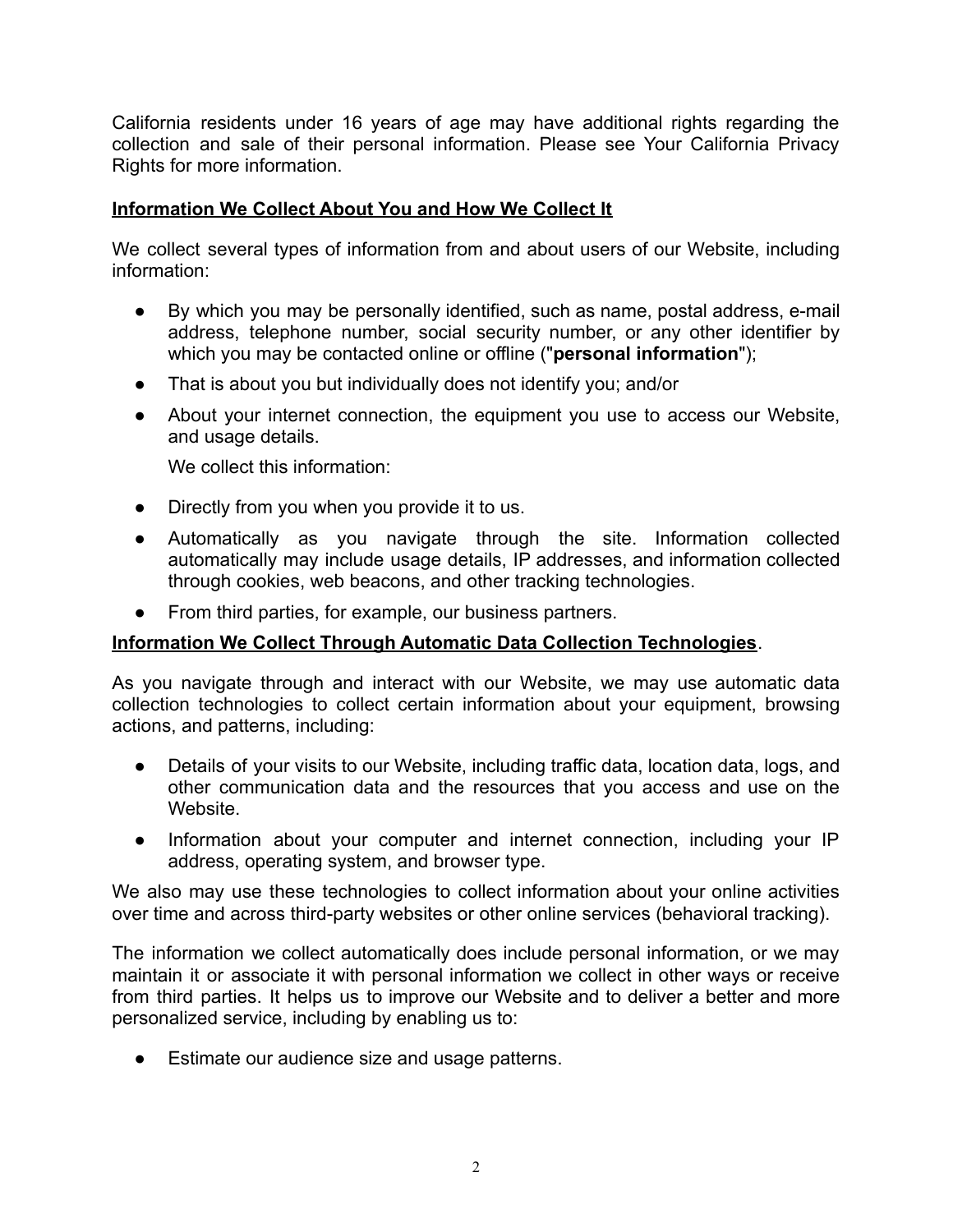- Store information about your preferences, allowing us to customize our Website according to your individual interests.
- Speed up your searches.
- Recognize you when you return to our Website.

The technologies we use for this automatic data collection may include:

- **Cookies (or browser cookies).** A cookie is a small file placed on the hard drive of your computer. You may refuse to accept browser cookies by activating the appropriate setting on your browser. However, if you select this setting you may be unable to access certain parts of our Website. Unless you have adjusted your browser setting so that it will refuse cookies, our system will issue cookies when you direct your browser to our Website.
- **Flash Cookies.** Certain features of our Website may use local stored objects (or Flash cookies) to collect and store information about your preferences and navigation to, from, and on our Website. Flash cookies are not managed by the same browser settings as are used for browser cookies.
- Web Beacons. Pages of our Website and our emails may contain small electronic files known as web beacons (also referred to as clear gifs, pixel tags, and single-pixel gifs) that permit the Company, for example, to count users who have visited those pages or opened an email and for other related website statistics (for example, recording the popularity of certain website content and verifying system and server integrity).

## **Third-Party Use of Cookies and Other Tracking Technologies**

Some content or applications, including advertisements, on the Website are served by third-parties, including advertisers, ad networks and servers, content providers, and application providers. These third parties may use cookies alone or in conjunction with web beacons or other tracking technologies to collect information about you when you use our website. The information they collect may be associated with your personal information or they may collect information, including personal information, about your online activities over time and across different websites and other online services. They may use this information to provide you with interest-based (behavioral) advertising or other targeted content.

We do not control these third parties' tracking technologies or how they may be used. If you have any questions about an advertisement or other targeted content, you should contact the responsible provider directly.

#### **How We Use Your Information**

We use information that we collect about you or that you provide to us, including any personal information:

● To present our Website and its contents to you.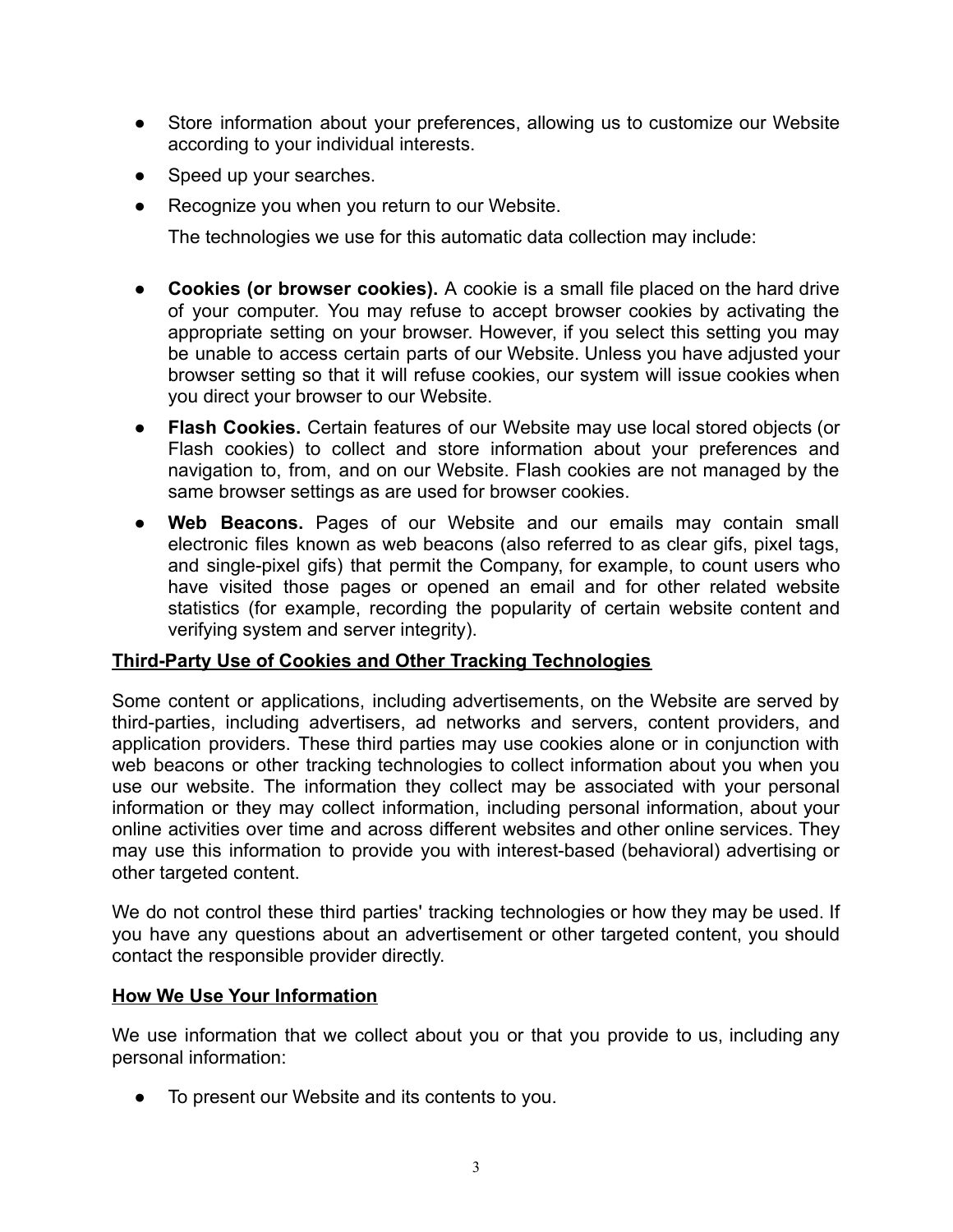- To provide you with information, products, or services that you request from us.
- To fulfill any other purpose for which you provide it.
- To provide you with notices about your account, including expiration and renewal notices.
- To carry out our obligations and enforce our rights arising from any contracts entered into between you and us, including for billing and collection.
- To notify you about changes to our Website or any products or services we offer or provide though it.
- To allow you to participate in interactive features on our Website.
- In any other way we may describe when you provide the information.
- For any other purpose with your consent.

We may also use your information to contact you about our own and third-parties' goods and services that may be of interest to you. If you do not want us to use your information in this way, please adjust your user preferences in your account profile

We may use the information we have collected from you to enable us to display advertisements to our advertisers' target audiences. Even though we do not disclose your personal information for these purposes without your consent, if you click on or otherwise interact with an advertisement, the advertiser may assume that you meet its target criteria.

For more information about how we may use your information, visit <https://www.becklar.com/privacy-notice>.

#### <span id="page-3-0"></span>**Your Privacy Rights**

The European Union's General Data Protection Regulation provides certain rights for data subjects. To learn more about your rights with the data we collect, visit <https://www.becklar.com/privacy-notice>.

California's "shine the Light" law (Civil Code Section § 1798.83) permits users of our App that are California residents to request certain information regarding our disclosure of personal information to third parties for their direct marketing purposes. To make such a request, please send an email to [privacy@becklar.com](mailto:privacy@becklar.com) or write us at: 4699 Harrison Blvd. Ogden, Utah 84403.

#### **Sharing Your Personal Information**

**We do not share your information** except as listed here and in our Privacy Notice (available at [https://www.becklar.com/privacy-notice\)](https://www.becklar.com/privacy-notice). Our Products may share your information to emergency contacts you list or to other users to whom you are connected, such as, for example, members of an organization to which you have connected your account. Your location information may be shared with others and personal identifiers, device data, and contact information will be provided to emergency